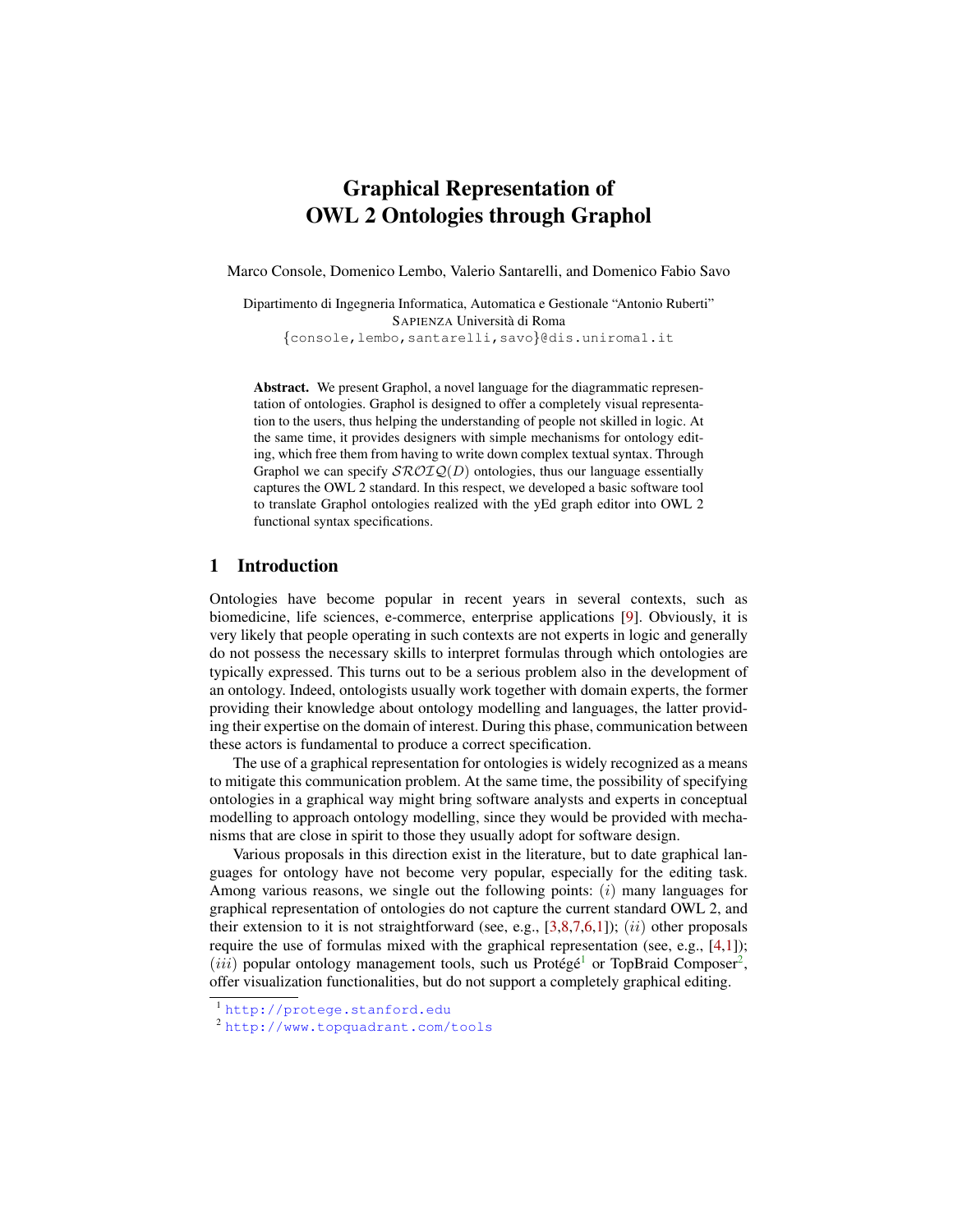To meet the main disadvantages mentioned above, in this paper we present our proposal for graphical specification and visualization of ontologies, and introduce the novel *Graphol* language, whose main characteristics can be summarized as follows:

- Graphol is completely graphical (no formulae need to be used in our diagrams) and adopts a limited number of symbols. In Graphol, an ontology is a graph, whose nodes represent either predicates from the ontology alphabet or constructors used to build complex expressions from named predicates. Then, two kinds of edges are adopted: input edges, used to specify arguments of constructors, and inclusion edges, used to denote inclusion axioms between (complex) expressions.
- Graphol has a precise syntax and semantics, which is given through a natural encoding in Description Logics.
- Such enconding shows that Graphol subsumes  $\mathcal{SROLQ}(D)$ , the logical underpinning of OWL 2.
- Graphol is rooted in a standard language for conceptual modeling: the basic components of Graphol are taken from the Entity-Relationship (ER) model. Notably, simple ontologies that correspond to classical ER diagrams (e.g., some OWL 2 QL ontologies) have in Graphol a representation that is isomorphic to the ER one.
- Graphol comes with some basic tools that support both the graphical editing and the automatic translation of the diagrams into a corresponding OWL 2 specification, to foster the interoperation with standard OWL reasoners and development environments.

We have adopted Graphol in various industrial projects, where we have produced large ontologies with hundreds of predicates and axioms. In such projects we could verify the effectiveness of the language for communicating with domain experts. At the same time, we exploited Graphol in the editing phase: all ontologies realized in these projects have been indeed completely specified in our graphical language, whereas an OWL functional syntax encoding thereof has been obtained automatically through the use of our translator tool. One of these experiences is described in [\[2\]](#page-3-7), where the impact of the use of Graphol on the quality of the realized ontology is widely discussed.

We also conducted some user evaluation tests, where both designers skilled in conceptual modelling (but with no or limited experience in ontology modelling) and users without specific logic background were involved. From these tests, we obtained promising results about the effectiveness of our language for both visualizing and editing ontologies. A complete description of our evaluation study is given in [\[5\]](#page-3-8).

For a complete description of both the syntax and the semantics of Graphol we refer the reader to  $[5]$  and to the Graphol web site<sup>[3](#page-1-0)</sup>, where it is also possible to download currently available software tools for our language. In the rest of the paper we instead discuss how the Graphol demonstration will be carried out.

## 2 The Graphol demonstration

In this demo we will show the process we devised to obtain an OWL 2 ontology starting from the specification of a Graphol diagram. Such a process relies on both existing

<span id="page-1-0"></span><sup>3</sup> [http://www.dis.uniroma1.it/˜graphol](http://www.dis.uniroma1.it/~graphol)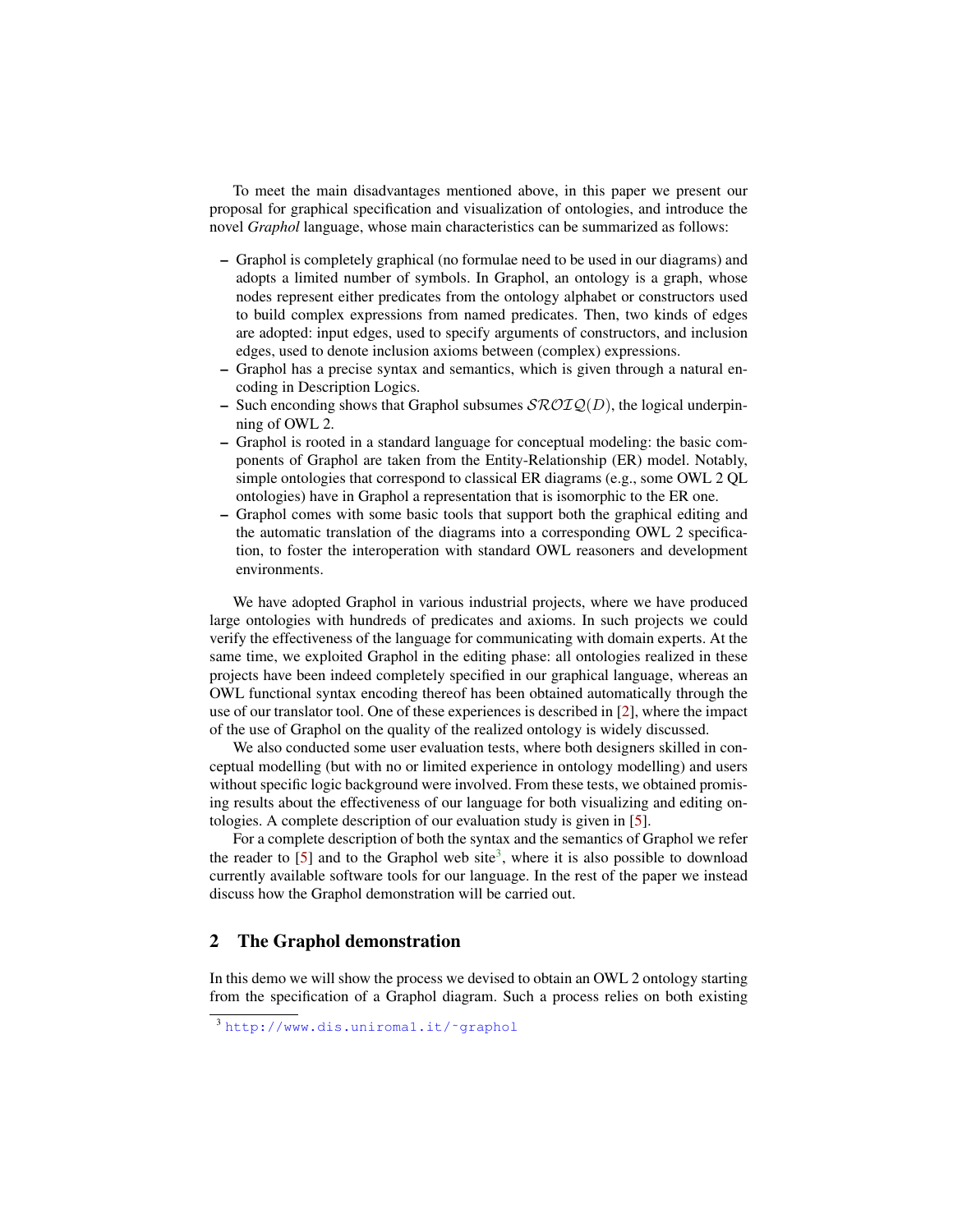<span id="page-2-2"></span>

Fig. 1: A simple Graphol ontology

open source tools and original software components. More in detail, to draw a Graphol ontology we make use of the yEd editor for graphs<sup>[4](#page-2-0)</sup>, which we equip with a palette containing all and only the symbols needed for Graphol. yEd allows us to save the ontology in Graph $ML^5$  $ML^5$ , a popular XML-based file format for encoding graphs.

An example of a Graphol ontology obtained through yEd is given in Figure [1.](#page-2-2) In the figure, the reader can see that in Graphol classes (i.e., Person, Car maniac, Car), object properties (i.e., is owner of car), and data properties (i.e., age) are modeled by labeled rectangles, diamonds, and circles, respectively, similarly to ER diagrams. The white (resp. black) square labeled with exists is a graphical constructor that takes as input a property, through a dashed arrow whose end node is a small diamond, and returns the domain (resp. the range) of the property. Such squares can have also different labels, to denote different constructs. In the example, the label  $(4, -)$  on the white square taking as input the is\_owner\_of\_car property specifies a cardinality restriction on the domain of such property, i.e., it denotes all individuals participating at least 4 times to is owner of car. The solid arrow always indicates a subsumption relation. This means that Car maniac is a subclass of Person, and also of the complex class obtained through the cardinality restriction, which implies that a car maniac owns at least four cars.

<span id="page-2-3"></span>Furthermore, the ontology in the example says that the domain of is\_owner\_of\_car is Person, its range is Car, and also that each Person has an age, and that the domain of age is Person. Also, the additional dash orthogonal to the edge connecting age to its domain specifies that this property is functional.

The above example uses only a limited sets of constructors available in Graphol. Participants to the demo will be provided with the yEd editor and the Graphol palette to draw



Fig. 2: The Graphol2OWL tool

their own ontologies, experiencing the entire expressive power of the language.

<span id="page-2-0"></span><sup>4</sup> [http://www.yworks.com/en/products\\_yed\\_about.html](http://www.yworks.com/en/products_yed_about.html)

<span id="page-2-1"></span><sup>5</sup> <http://graphml.graphdrawing.org/>